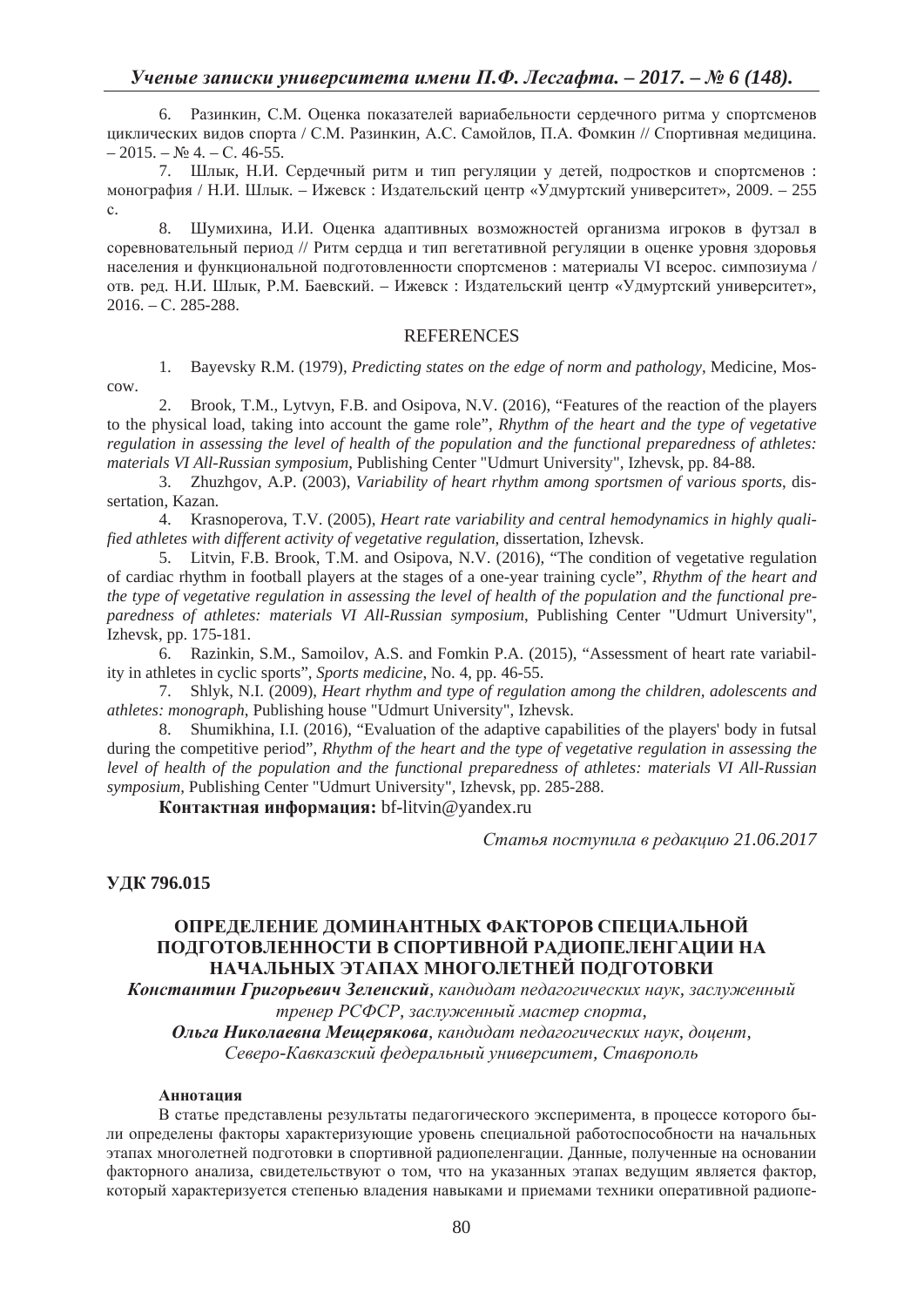ленгации, ближнего радиопоиска и функциональной подготовленностью.

Ключевые слова: спортивная радиопеленгация, факторный анализ, специальная подготовленность, этапы начальной полготовки.

## **DETERMINATION OF DOMINANT FACTORS OF SPECIAL TRAINING IN SPORTS RADIO DIRECTION FINDING AT THE INITIAL STAGES OF LONG-TERM PREPARATION**

*Konstantin Grigoryevich Zelenskiy, the candidate of pedagogical sciences, honored trainer of the Russian Federation, honored master of sports, Olga Nikolaevna Meshcheryakova, the candidate of pedagogical sciences,* 

*North Caucasian University, Stavropol* 

## **Annotation**

The article presents the results of the pedagogical experiment in the process of which the authors identified the factors characterizing the level of the special performance at the initial stages of long-term preparation in sports radio direction finding. The data obtained on the basis of factor analysis, indicate that in these phases the leading is the factor that characterizes the degree of mastery of the skills and techniques of operative radio direction finding and the local radio searching on the background of physical fatigue.

**Keywords:** sports radio direction finding, factor analysis, special training, and the initial training stages.

## ВВЕДЕНИЕ

Известно, что для эффективного планирования и управления подготовкой юных спортсменов необходимо знать, какие факторы и на каком этапе многолетней подготовки в большей степени влияют на уровень специальной подготовленности.

Соревновательная деятельность в спортивной радиопеленгации характеризуется продолжительными и интенсивными физическими, умственными и эмоциональными нагрузками [1, 2], именно поэтому большое значение приобретает определение ведущих факторов, а также удельный вес различных качеств и свойств, характеризующих специальную работоспособность на каждом возрастном этапе подготовки юных спортсменов.

Целью работы являлось определение доминантных факторов специальной подготовленности в спортивной радиопеленгации на этапе начальной подготовки и на этапе начальной спортивной специализации тренировочного этапа.

## ОРГАНИЗАЦИЯ ИССЛЕДОВАНИЯ

В педагогическом эксперименте, который проходил в течение четырех лет, принимало участие 24 юных спортсмена, возраст которых в начале эксперимента составлял 9-10 лет. В течение всего исследования проводились контрольные испытания (тесты). Для оценки уровня физической, техникой и интеллектуальной подготовленности применялись тесты, прошедшие проверку на надежность, информативность, эквивалентность, и на соответствие условиям стандартизации и унификации. В результате для оценки уровня выносливости, а также силовых, скоростных, скоростно-силовых, координационных качеств, интеллектуальной и технической подготовленности были отобраны 17 контрольных тестов. Тестирование проводилось два раза в год в течение четырех лет.

С целью установления ведущих факторов специальной подготовленности в спортивной радиопеленгации на этапе начальной подготовки и этапе начальной спортивной специализации в процессе многолетней подготовке был проведен факторный анализ по методу анализа главных компонент с ротацией референтных осей по варимакс-критерию.

## РЕЗУЛЬТАТЫ ИССЛЕДОВАНИЯ И ИХ ОБСУЖДЕНИЕ

Результаты факторного анализа показателей физической, технической и интеллек-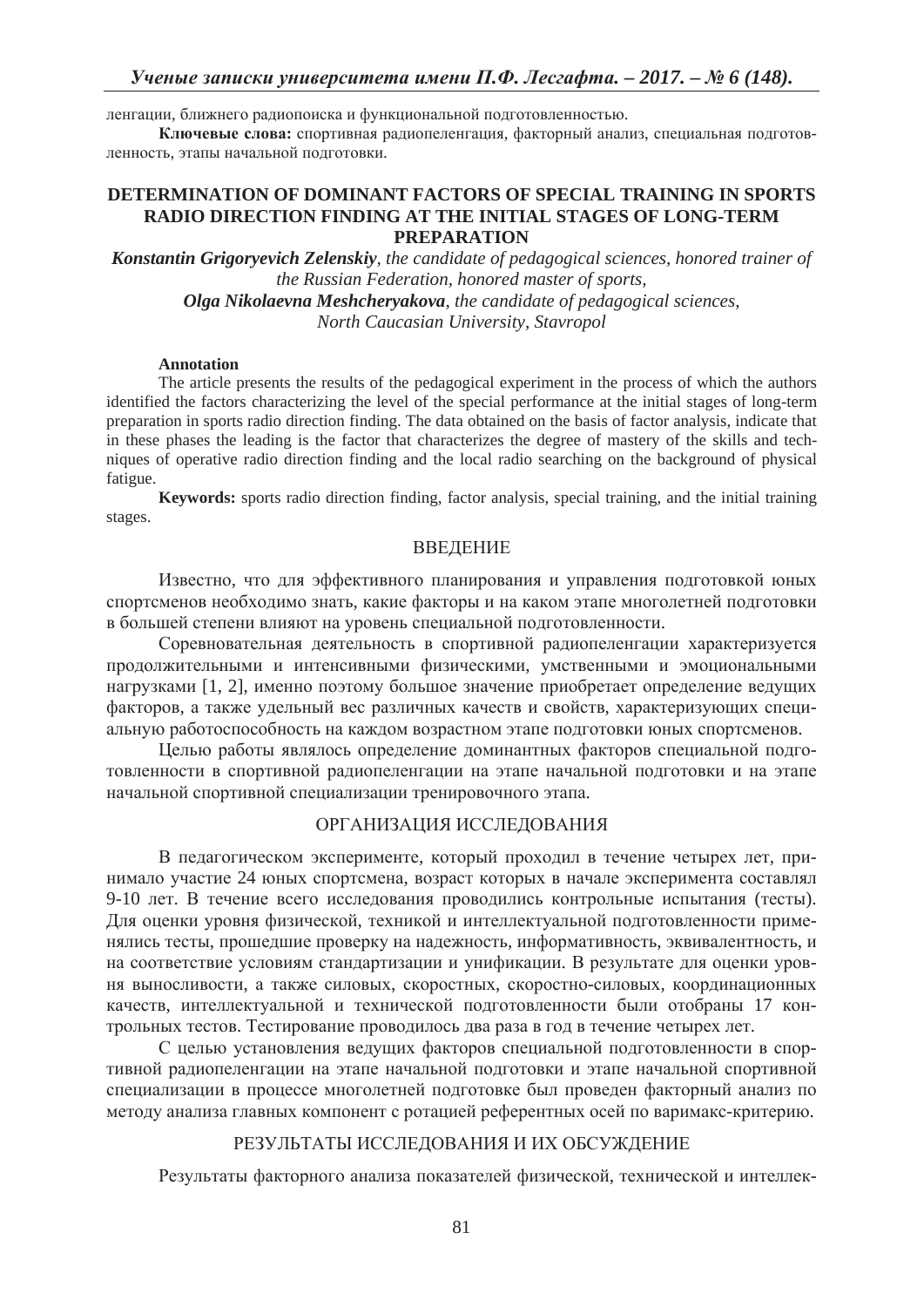туальной подготовленности экспериментальной группы в конце первого года педагогического эксперимента (этап начальной подготовки) в таблице 1.

Таблица 1 – Результаты факторного анализа специальной подготовленности юных спортсменов на этапе начальной подготовки (10-11 лет) в спортивной радиопеленгации

| Показатели подготовленности                    | Факторы |       |       |       |  |  |
|------------------------------------------------|---------|-------|-------|-------|--|--|
|                                                |         | 2     | 3     | 4     |  |  |
| Установка оптимального уровня сигнала РП       | 0.889   |       |       |       |  |  |
| Настройка на частоту радиопередатчика (РП)     | 0,865   |       |       |       |  |  |
| Определение направления (пеленга) на РП        | 0.723   |       |       |       |  |  |
| Бег 1000 метров                                | 0,673   |       |       |       |  |  |
| Распределение внимания                         | 0,647   |       |       |       |  |  |
| Скорость обнаружения РП с расстояния 200÷250 м | 0,646   |       |       |       |  |  |
| Челночный бег 3×10 метров                      | 0,555   |       |       |       |  |  |
| Специфическая ориентировка и интерполяция      | 0,537   |       |       |       |  |  |
| Подтягивание на высокой перекладине            |         | 0.817 |       |       |  |  |
| Бег на 30 метров с высокого старта             |         | 0.685 |       |       |  |  |
| Сгибание и разгибание рук в упоре лежа         |         | 0,684 |       |       |  |  |
| Прыжок в длину с места                         |         | 0,596 |       |       |  |  |
| Пространственное восприятие направлений        |         |       | 0,829 |       |  |  |
| Оперативное мышление                           |         |       | 0,474 |       |  |  |
| Концентрация внимания                          |         |       |       | 0,760 |  |  |
| Абстрактно-логическое мышление                 |         |       |       | 0,717 |  |  |
| Логическое мышление                            |         |       |       | 0,545 |  |  |
| Вклад в обобщенную дисперсию выборки, в %      | 25,7    | 16,5  | 15,6  | 11,5  |  |  |
| Обобщенная дисперсия выборки, в %              |         | 69,3  |       |       |  |  |

Факторный анализ матрицы интеркорреляций результатов тестирования по окончанию первого года педагогического эксперимента обнаружил четыре фактора оказывающих наибольшее влияние на уровень специальной подготовленности, вклад данных факторов в обобщенную дисперсию выборки составил 69,3%.

Вклад в обобщенную дисперсию выборки первого фактора составил 25,7%. Высокие факторные веса имеют показатели: установка оптимального уровня сигнала радиопередатчика (РП) (0,889), настройка на частоту РП (0,865), определение направления (пеленга) на РП (0,723). Средний уровень факторного веса имеют показатели: бег 1000 м  $(0.673)$ ; распределение внимания  $(0.647)$ , специфическая ориентировка и интерполяция (0,537), скорость обнаружения РП (0,646), челночный бег  $3\times10$  метров (0,555). Первый фактор можно охарактеризовать как фактор техники оперативной радиопеленгации и ближнего радиопоиска и функциональной подготовленности.

На второй фактор приходится 16,5% обобщенной дисперсии выборки. Высокий вес в данном факторе имеет показатель - подтягивание на высокой перекладине (0,817). Средние веса у показателей: бег на 30 м с высокого старта (0,685), сгибание и разгибание рук в упоре лежа (0,684), прыжок в длину с места (0,596). Второй фактор можно интерпретировать как фактор физической подготовленности силового и скоростно-силового xapakrepa.

На третий фактор приходится 15,6% обобщенной дисперсии выборки. Здесь высокий факторный вес имеет показатель пространственного восприятия направлений  $(0.829)$ . Небольшое влияние оказывает показатель оперативного мышления (0,474). Третий фактор характеризуется как способность к оперативной обработке получаемой информации и к самостоятельному принятию тактических решений.

Четвертый фактор, вклад которого в обобщенную дисперсию выборки составляет 11,5%, характеризуется такими психическими качествами и показателями умственной деятельности как: концентрацией внимания (0,760), абстрактно-логическим мышлением (0,717), логическим мышлением. Четвертый фактор характеризуется как способность к аналитическому мышлению.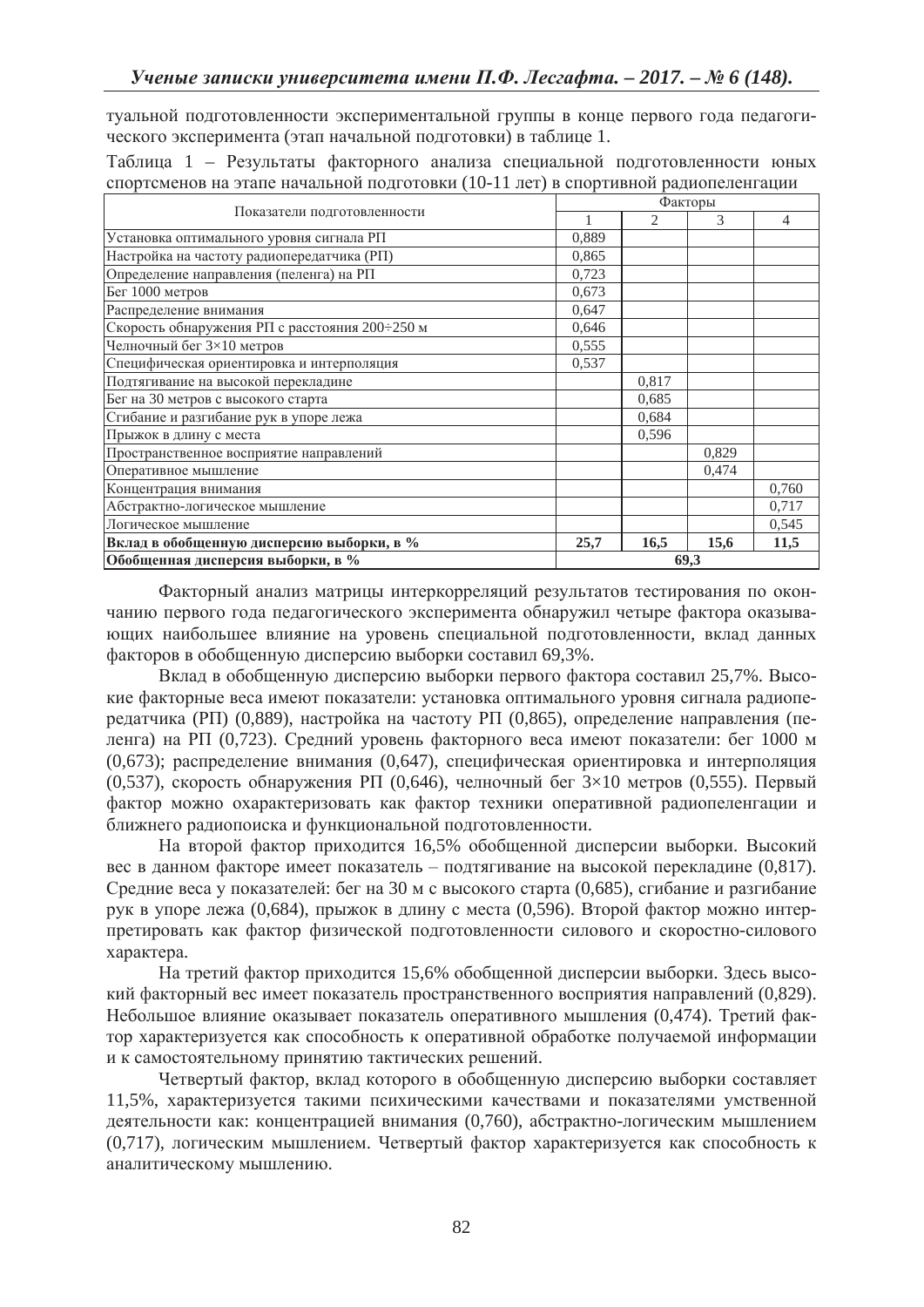Факторный анализ данных матрицы интеркорреляций тестов проведенных в конце четырехлетнего педагогического эксперимента, показал некоторую смену акцентов специальной подготовленности относительно этапа начальной подготовки. Было выделено пять факторов, вклад которых в обобщенную дисперсию выборки составил 69,0% (таблина 2).

Таблица 2 – Результаты факторного анализа специальной подготовленности юных спортсменов на этапе начальной спортивной специализации тренировочного этапа (12-13 лет) в спортивной радиопеленгации

| Показатели подготовленности                    |       | Факторы |       |       |       |  |  |
|------------------------------------------------|-------|---------|-------|-------|-------|--|--|
|                                                |       | 2       | 3     | 4     | 5     |  |  |
| Определение направления (пеленга) на РП        | 0,865 |         |       |       |       |  |  |
| Установка оптимального уровня сигнала РП       | 0,857 |         |       |       |       |  |  |
| Скорость обнаружения РП с расстояния 200÷250 м | 0,825 |         |       |       |       |  |  |
| Распределение внимания                         | 0,647 |         |       |       |       |  |  |
| Пространственное восприятие направлений        | 0,615 |         |       |       |       |  |  |
| Оперативное мышление                           | 0,598 |         |       |       |       |  |  |
| Логическое мышление                            |       | 0,823   |       |       |       |  |  |
| Челночный бег 3×10 метров                      |       | 0,704   |       |       |       |  |  |
| Бег на 30 метров с высокого старта             |       | 0,451   |       |       |       |  |  |
| Бег 1000 метров                                |       | 0,397   |       |       |       |  |  |
| Сгибание и разгибание рук в упоре лежа         |       |         | 0,827 |       |       |  |  |
| Прыжок в длину с места                         |       |         | 0,792 |       |       |  |  |
| Подтягивание на высокой перекладине            |       |         | 0.643 |       |       |  |  |
| Специфическая ориентировка и интерполяция      |       |         |       | 0,859 |       |  |  |
| Концентрация внимания                          |       |         |       | 0,633 |       |  |  |
| Абстрактно-логическое мышление                 |       |         |       |       | 0,722 |  |  |
| Настройка на частоту радиопередатчика (РП)     |       |         |       |       | 0,582 |  |  |
| Вклад в обобщенную дисперсию выборки, в %      | 22,2  | 14,0    | 13,0  | 11,4  | 8,4   |  |  |
| Обобщенная дисперсия выборки, в %              | 69,0  |         |       |       |       |  |  |

Так в первом факторе (вклад в обобщенную дисперсию выборки 22,2%), к показателям, характеризующим уровень владения техникой оперативной радиопеленгации, добавляются показатели, характеризующие способность к оперативной обработке получаемой информации и к самостоятельному принятию тактических решений. Поэтому данный фактор можно интерпретировать как фактор технико-тактической подготовленности.

Второй фактор (14,0%) характеризуется, прежде всего, высокими показателями уровня логического мышления и координационных способностей. Поэтому второй фактор можно охарактеризовать как фактор аналитического мышления в условиях меняющейся внешней среды.

Третий фактор (13,0%) можно охарактеризовать как фактор силовой и скоростносиловой полготовленности так как высокие факторные веса имеют показатели: сгибание и разгибание рук в упоре лежа, прыжок в длину с места и подтягивание на высокой перекладине.

Четвертый фактор (11,4%) характеризуется свойствами специфической ориентировки и интерполяции, а также концентрацией внимания и может называться фактором специфической подготовленности.

Пятый фактор (8,4%) интерпретируется как фактор абстрактно-логического мышления.

# ВЫВОДЫ

Факторный анализ, проведенный по результатам четырехлетнего педагогического эксперимента, показал, что доминантным фактором специальной подготовленности на протяжении всего этапа начальной подготовки (10-11 лет) и этапа начальной спортивной специализации (12-13 лет) в спортивной радиопеленгации является степень владения